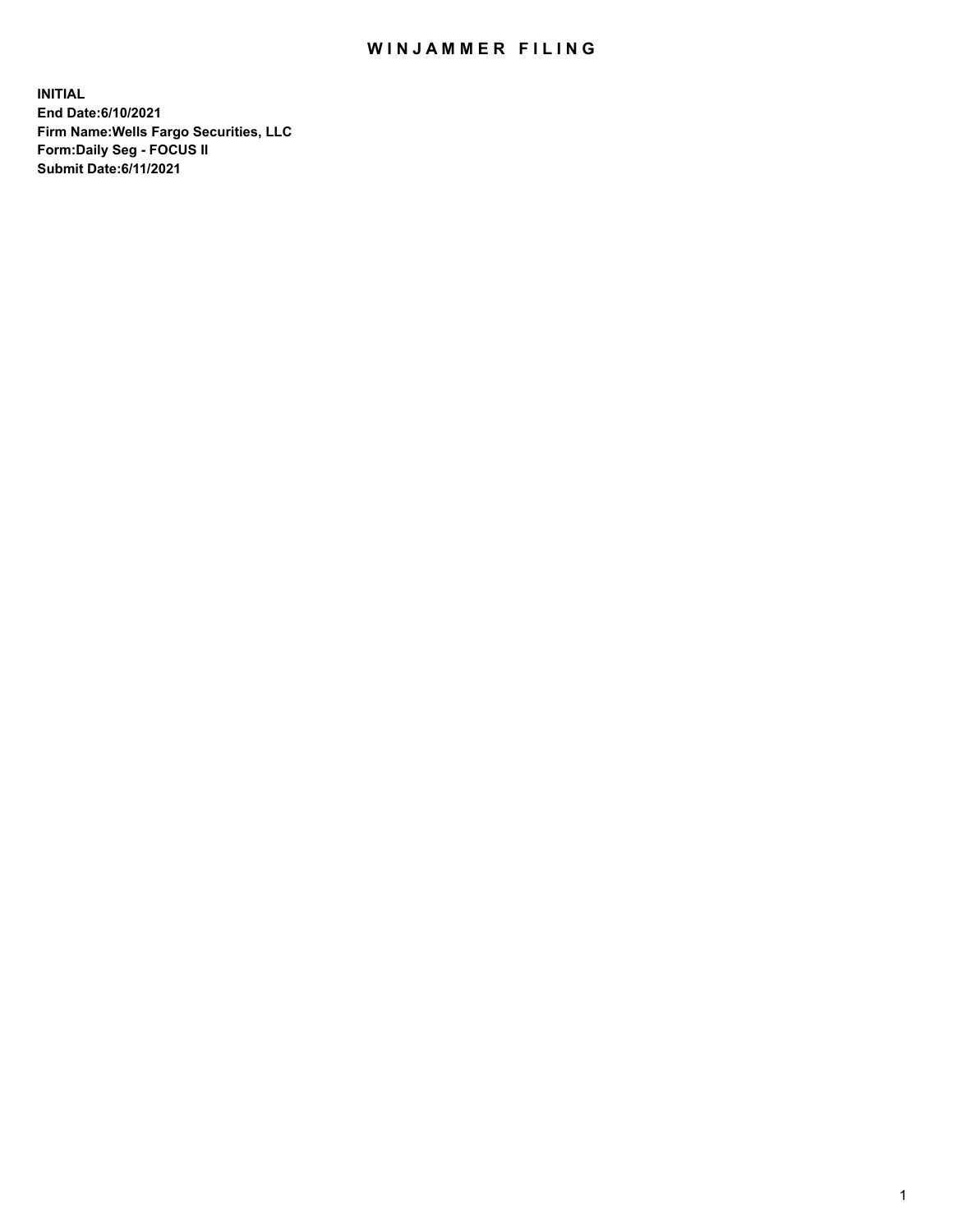**INITIAL End Date:6/10/2021 Firm Name:Wells Fargo Securities, LLC Form:Daily Seg - FOCUS II Submit Date:6/11/2021 Daily Segregation - Cover Page**

| Name of Company                                                                                                                                                                                                                                                                                                                | <b>Wells Fargo Securities LLC</b>                             |
|--------------------------------------------------------------------------------------------------------------------------------------------------------------------------------------------------------------------------------------------------------------------------------------------------------------------------------|---------------------------------------------------------------|
| <b>Contact Name</b>                                                                                                                                                                                                                                                                                                            | <b>James Gnall</b>                                            |
| <b>Contact Phone Number</b>                                                                                                                                                                                                                                                                                                    | 917-699-6822                                                  |
| <b>Contact Email Address</b>                                                                                                                                                                                                                                                                                                   | james.w.gnall@wellsfargo.com                                  |
| FCM's Customer Segregated Funds Residual Interest Target (choose one):<br>a. Minimum dollar amount: ; or<br>b. Minimum percentage of customer segregated funds required:% ; or<br>c. Dollar amount range between: and; or<br>d. Percentage range of customer segregated funds required between:% and%.                         | 270,000,000<br><u>0</u><br>0 <sub>0</sub><br>0 <sub>0</sub>   |
| FCM's Customer Secured Amount Funds Residual Interest Target (choose one):<br>a. Minimum dollar amount: ; or<br>b. Minimum percentage of customer secured funds required:%; or<br>c. Dollar amount range between: and; or<br>d. Percentage range of customer secured funds required between:% and%.                            | 40,000,000<br>$\overline{\mathbf{0}}$<br>00<br>0 <sub>0</sub> |
| FCM's Cleared Swaps Customer Collateral Residual Interest Target (choose one):<br>a. Minimum dollar amount: ; or<br>b. Minimum percentage of cleared swaps customer collateral required:% ; or<br>c. Dollar amount range between: and; or<br>d. Percentage range of cleared swaps customer collateral required between:% and%. | 400,000,000<br><u>0</u><br>00<br>00                           |

Attach supporting documents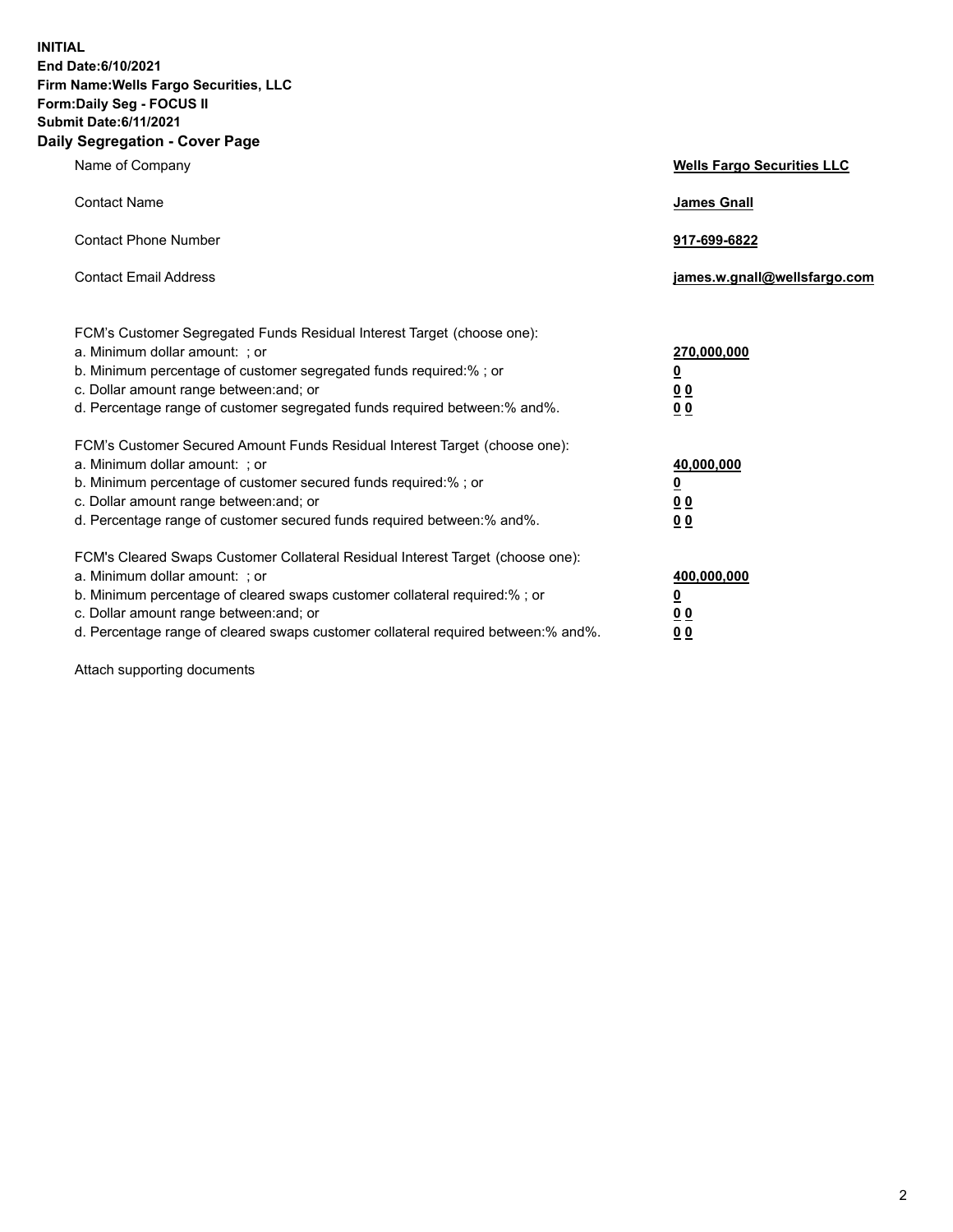**INITIAL End Date:6/10/2021 Firm Name:Wells Fargo Securities, LLC Form:Daily Seg - FOCUS II Submit Date:6/11/2021**

## **Daily Segregation - Secured Amounts**

|    | Foreign Futures and Foreign Options Secured Amounts                                                        |                                                       |
|----|------------------------------------------------------------------------------------------------------------|-------------------------------------------------------|
|    | Amount required to be set aside pursuant to law, rule or regulation of a foreign                           | $0$ [7305]                                            |
|    | government or a rule of a self-regulatory organization authorized thereunder                               |                                                       |
| 1. | Net ledger balance - Foreign Futures and Foreign Option Trading - All Customers                            |                                                       |
|    | A. Cash                                                                                                    | 197,398,434 [7315]                                    |
|    | B. Securities (at market)                                                                                  | 220,921,598 [7317]                                    |
| 2. | Net unrealized profit (loss) in open futures contracts traded on a foreign board of trade                  | 66,491,604 [7325]                                     |
| 3. | Exchange traded options                                                                                    |                                                       |
|    | a. Market value of open option contracts purchased on a foreign board of trade                             | 29 [7335]                                             |
|    | b. Market value of open contracts granted (sold) on a foreign board of trade                               | -15,670 [7337]                                        |
| 4. | Net equity (deficit) (add lines 1. 2. and 3.)                                                              | 484,795,995 [7345]                                    |
| 5. | Account liquidating to a deficit and account with a debit balances - gross amount                          | 17,662 [7351]                                         |
|    | Less: amount offset by customer owned securities                                                           | -17,098 [7352] 564 [7354]                             |
| 6. | Amount required to be set aside as the secured amount - Net Liquidating Equity                             | 484,796,559 [7355]                                    |
|    | Method (add lines 4 and 5)                                                                                 |                                                       |
| 7. | Greater of amount required to be set aside pursuant to foreign jurisdiction (above) or line                | 484,796,559 [7360]                                    |
|    | 6.                                                                                                         |                                                       |
|    | FUNDS DEPOSITED IN SEPARATE REGULATION 30.7 ACCOUNTS                                                       |                                                       |
| 1. | Cash in banks                                                                                              |                                                       |
|    | A. Banks located in the United States                                                                      | 72,680,705 [7500]                                     |
|    | B. Other banks qualified under Regulation 30.7                                                             | 70,034,151 [7520] 142,714,856                         |
|    |                                                                                                            | [7530]                                                |
| 2. | Securities                                                                                                 |                                                       |
|    | A. In safekeeping with banks located in the United States                                                  | 117,596,621 [7540]                                    |
|    | B. In safekeeping with other banks qualified under Regulation 30.7                                         | 0 [7560] 117,596,621 [7570]                           |
| 3. | Equities with registered futures commission merchants                                                      |                                                       |
|    | A. Cash                                                                                                    | 54,626,212 [7580]                                     |
|    | <b>B.</b> Securities                                                                                       | 108,329,750 [7590]                                    |
|    | C. Unrealized gain (loss) on open futures contracts                                                        | -38,506,016 [7600]                                    |
|    | D. Value of long option contracts                                                                          | 29 [7610]                                             |
|    | E. Value of short option contracts                                                                         | <mark>-15,670</mark> [7615] <u>124,434,305</u> [7620] |
| 4. | Amounts held by clearing organizations of foreign boards of trade                                          |                                                       |
|    | A. Cash                                                                                                    | $0$ [7640]                                            |
|    | <b>B.</b> Securities                                                                                       | $0$ [7650]                                            |
|    | C. Amount due to (from) clearing organization - daily variation                                            | $0$ [7660]                                            |
|    | D. Value of long option contracts                                                                          | $0$ [7670]                                            |
|    | E. Value of short option contracts                                                                         | 0 [7675] 0 [7680]                                     |
| 5. | Amounts held by members of foreign boards of trade                                                         |                                                       |
|    | A. Cash                                                                                                    | -58,501,518 [7700]                                    |
|    | <b>B.</b> Securities                                                                                       | 215,139,182 [7710]                                    |
|    | C. Unrealized gain (loss) on open futures contracts                                                        | 73,883,956 [7720]                                     |
|    | D. Value of long option contracts                                                                          | $0$ [7730]                                            |
|    | E. Value of short option contracts                                                                         | 0 <sup>[7735]</sup> 230,521,620 <sup>[7740]</sup>     |
| 6. | Amounts with other depositories designated by a foreign board of trade                                     | 0 [7760]                                              |
| 7. | Segregated funds on hand                                                                                   | $0$ [7765]                                            |
| 8. | Total funds in separate section 30.7 accounts                                                              | 615,267,402 [7770]                                    |
| 9. | Excess (deficiency) Set Aside for Secured Amount (subtract line 7 Secured Statement<br>Page 1 from Line 8) | 130,470,843 [7380]                                    |
|    |                                                                                                            |                                                       |

- 10. Management Target Amount for Excess funds in separate section 30.7 accounts **40,000,000** [7780]
- 11. Excess (deficiency) funds in separate 30.7 accounts over (under) Management Target **90,470,843** [7785]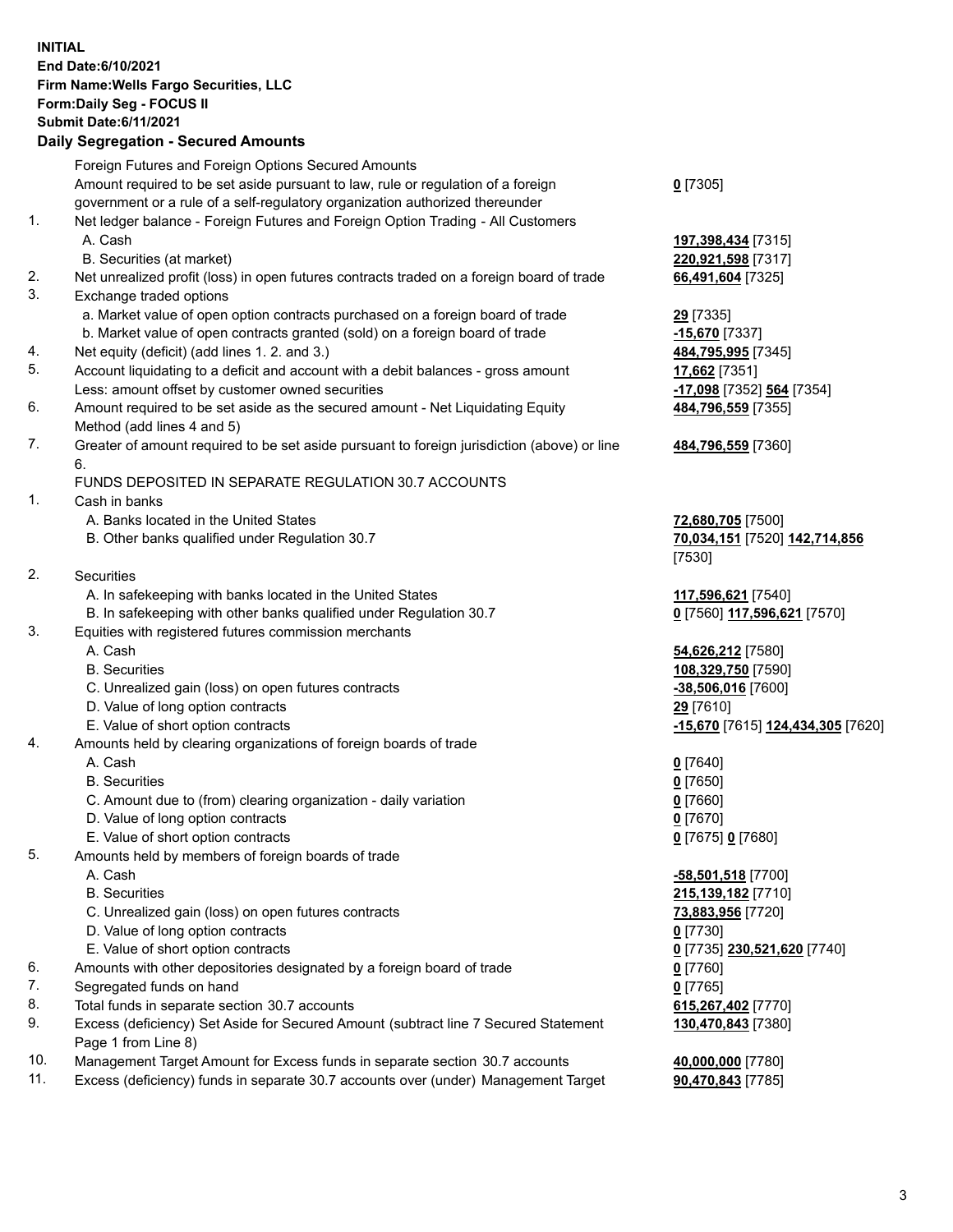**INITIAL End Date:6/10/2021 Firm Name:Wells Fargo Securities, LLC Form:Daily Seg - FOCUS II Submit Date:6/11/2021 Daily Segregation - Segregation Statement** SEGREGATION REQUIREMENTS(Section 4d(2) of the CEAct) 1. Net ledger balance A. Cash **4,090,713,000** [7010] B. Securities (at market) **1,973,247,417** [7020] 2. Net unrealized profit (loss) in open futures contracts traded on a contract market **-1,313,179,280** [7030] 3. Exchange traded options A. Add market value of open option contracts purchased on a contract market **856,691,568** [7032] B. Deduct market value of open option contracts granted (sold) on a contract market **-990,346,606** [7033] 4. Net equity (deficit) (add lines 1, 2 and 3) **4,617,126,099** [7040] 5. Accounts liquidating to a deficit and accounts with debit balances - gross amount **83,918,355** [7045] Less: amount offset by customer securities **-83,901,017** [7047] **17,338** [7050] 6. Amount required to be segregated (add lines 4 and 5) **4,617,143,437** [7060] FUNDS IN SEGREGATED ACCOUNTS 7. Deposited in segregated funds bank accounts A. Cash **183,343,370** [7070] B. Securities representing investments of customers' funds (at market) **75,038,705** [7080] C. Securities held for particular customers or option customers in lieu of cash (at market) **886,706,428** [7090] 8. Margins on deposit with derivatives clearing organizations of contract markets A. Cash **1,573,837,171** [7100] B. Securities representing investments of customers' funds (at market) **1,440,690,008** [7110] C. Securities held for particular customers or option customers in lieu of cash (at market) **1,086,540,989** [7120] 9. Net settlement from (to) derivatives clearing organizations of contract markets **2,318,812** [7130] 10. Exchange traded options A. Value of open long option contracts **856,691,568** [7132] B. Value of open short option contracts **-990,346,606** [7133] 11. Net equities with other FCMs A. Net liquidating equity **0** [7140] B. Securities representing investments of customers' funds (at market) **0** [7160] C. Securities held for particular customers or option customers in lieu of cash (at market) **0** [7170] 12. Segregated funds on hand **0** [7150] 13. Total amount in segregation (add lines 7 through 12) **5,114,820,445** [7180] 14. Excess (deficiency) funds in segregation (subtract line 6 from line 13) **497,677,008** [7190] 15. Management Target Amount for Excess funds in segregation **270,000,000** [7194] **227,677,008** [7198]

16. Excess (deficiency) funds in segregation over (under) Management Target Amount Excess